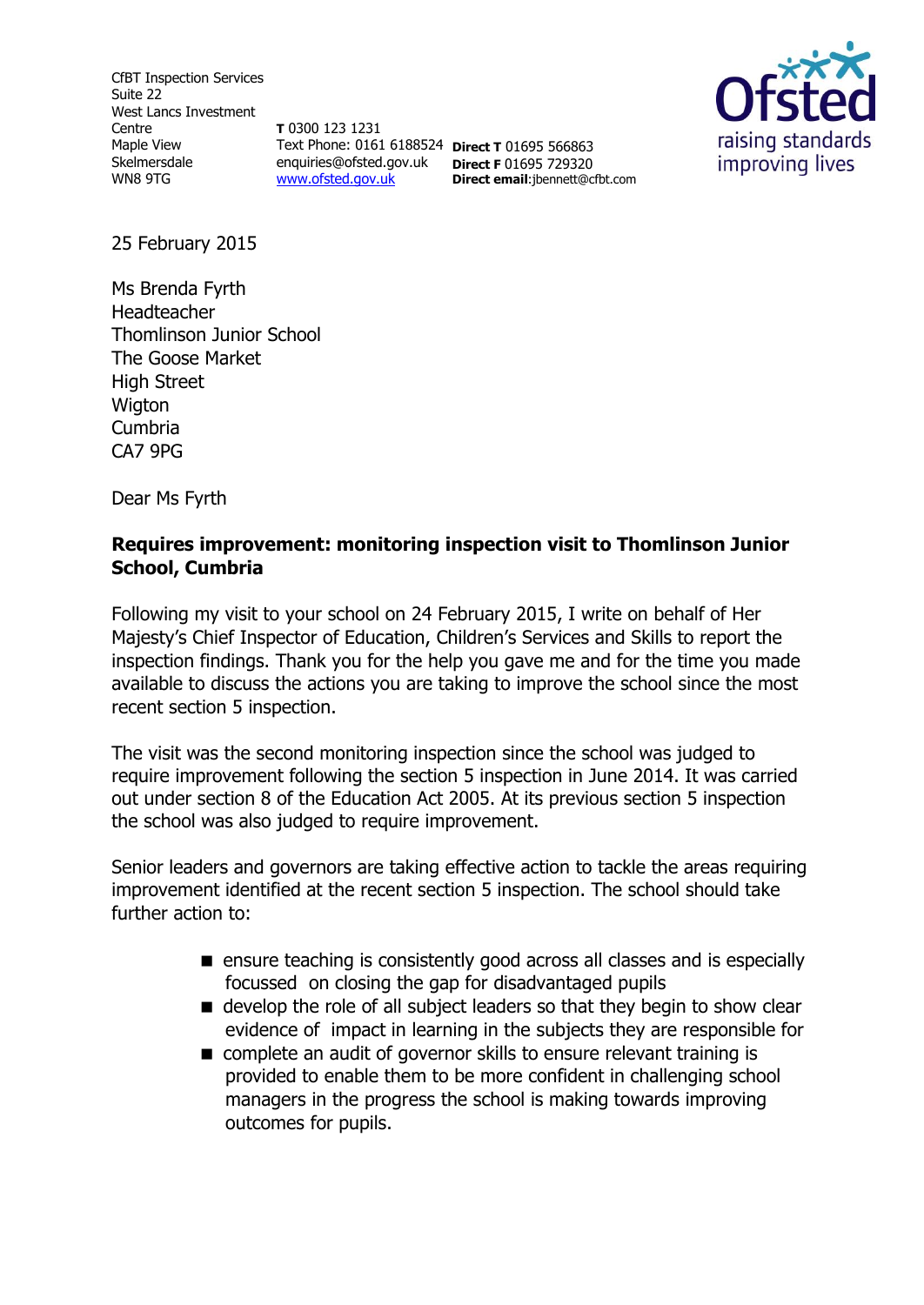

# **Evidence**

During the inspection, meetings were held with yourself, the Chair of the Governing Body as well as group of pupils from Years 4 and 6. A meeting was also held with your new local authority adviser and another with the National Leader of Education, who is supporting the school, to discuss the action taken since the last monitoring visit in October and the level of support currently being provided. Future support was also discussed. The school's development plan, self-evaluation and other documentation, which you, or the National Leader of Education provided, was also evaluated. In addition, a learning walk with you focussed on reading across the school and how effectively this was being delivered. Additional sessions, principally in English, were observed jointly with the National Leader of Education later in the day.

# **Context**

Since my last visit in October, two newly qualified teachers have been recruited to replace a teacher who has left the school and another who is absent long term. A new local authority adviser has also been appointed to monitor and provide support for the school.

#### **Main findings**

Although improving, the school continues to be a work in progress. Most of the necessary management structures which ensure the smooth and efficient running of a school are now in place. However, the pace of improvement in the classroom needs to be increased if the school is to be judged good at its next inspection. You, as the headteacher, have managed to change the culture and attitudes to learning around the school. During our learning walk to observe reading, it was noticeable that lessons were well focussed and the atmosphere in classrooms was more purposeful than on my previous visit. A greater academic rigour has been added to the culture of care for which the school has been well known for previously. There is improved rigour and structure to much of the teaching in the morning sessions, especially in English. Work in other subjects, especially in the afternoon sessions, is less well organised or delivered with the same confidence. There is a clear understanding that further work needs to be done to raise the quality of teaching and learning in these lessons.

Standards are improving and current school data suggest that increasing numbers of pupils are beginning to make more than expected progress in reading, writing and to a lesser extent in mathematics. In part, this is due to improved teaching in these subjects but also to more focussed intervention for those pupils in danger of falling behind. Teachers' use of data is now more secure. Systems for monitoring pupil progress are more accurate and informative. This is especially so in Year 6 where this analysis is supported by regular half-termly pupil progress meetings. In other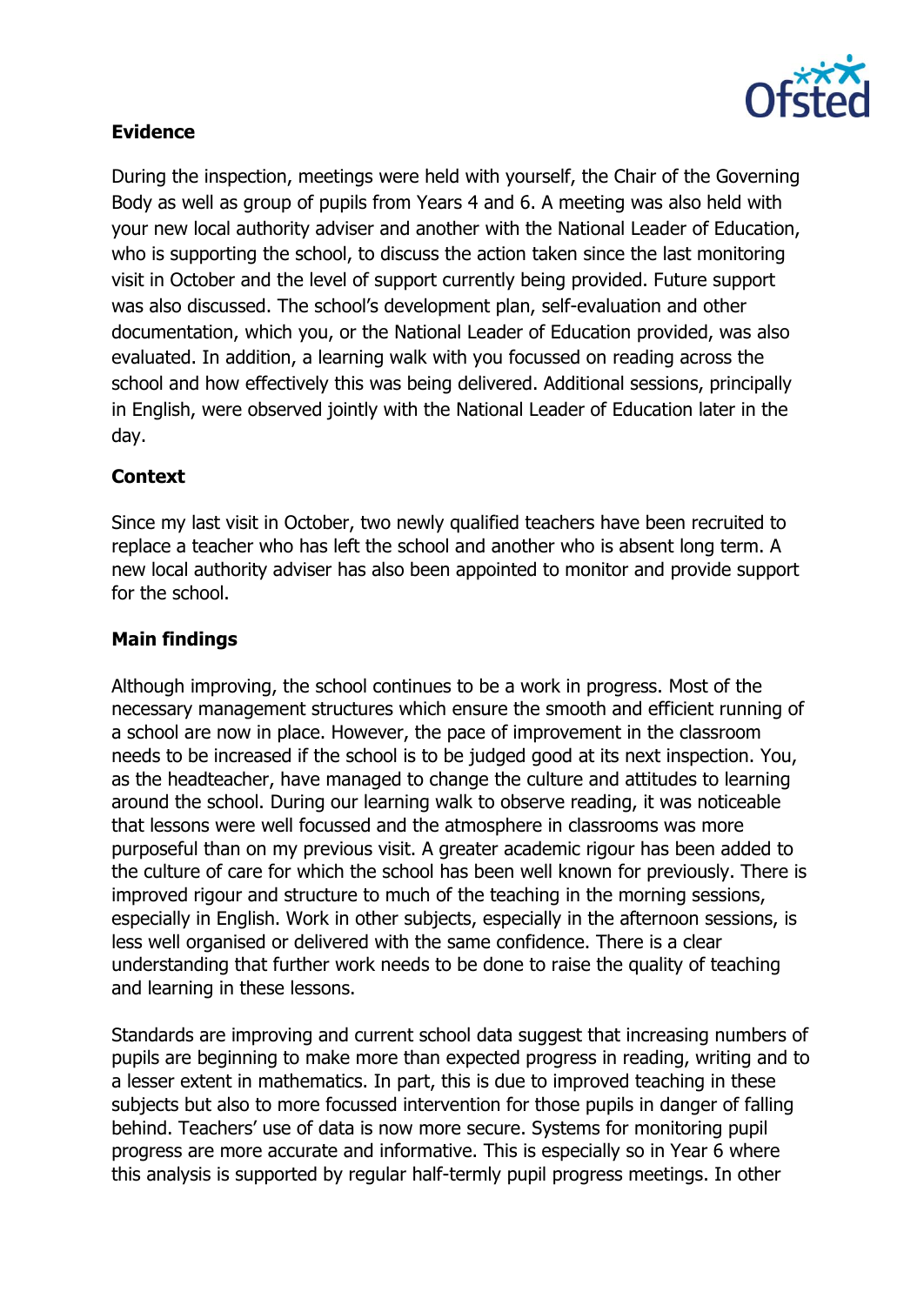

classes, these meetings occur once a term. This could result in a longer delay in identifying underperforming pupils in these other classes. This is especially critical as the progress of disadvantaged pupils does not yet match that of other pupils across all year groups.

During my learning walks with yourself and the National Leader of Education, who is supporting the school, we noted that pupils' attitudes to learning were more positive than during my previous visit. Pupils engaged readily with the content of lessons and there was frequent evidence of an unrelenting focus on developing language and vocabulary. It was very pleasing to observe pupils readily reaching for dictionaries to check spelling or the meaning of words. Pupils are becoming more familiar with words and how words are used and changed. There was no evidence of disruption during the lessons we visited, however in discussions with pupils some minor disturbances do occasionally occur and disrupt learning for some of them. Pupils expressed concern that they were not suitably supervised at breaktimes and lunchtimes when more frequent incidents of bullying, name calling and over robust play sometimes occur. A lack of suitable resources and planned activities for outdoor play appears to be, in part, responsible for this.

Pupils interviewed have noticed some improvements in lessons. They are now familiar with routines in guided reading sessions and these are productive and well managed. They were positive about the new library which has recently been reorganised and refurbished. They are beginning to use it on a regular basis but the stock of books is limited, especially in the range of fiction books suitable for the older pupils. Pupils also considered that some of the work in lessons, other than English and mathematics, continues to be mundane and uninteresting.

Marking and feedback has improved, especially in English, but inconsistencies still remain across other subjects. There is also emerging evidence to show that where the marking is informative and constructive pupils are beginning to act on this advice to improve their work.

Leadership of English and mathematics is more structured and better managed than in other subjects. Leaders have a clearer understanding of their role. Planning in these two subjects is monitored regularly and scrutiny of books and observation of lessons is beginning to provide these subject leaders with a clearer picture of which aspects are being taught well and which need further support and development. The school acknowledges that leadership of other subjects remains, on the whole, at an early stage of development.

The governing body has been restructured with governors being given specific individual responsibilities. They are kept informed of the progress the school is making through monthly strategic improvement meetings. However, there is less evidence to show they are providing sufficient challenge to enable improvement to become more rapid. Some governors are still relatively inexperienced and require further training.